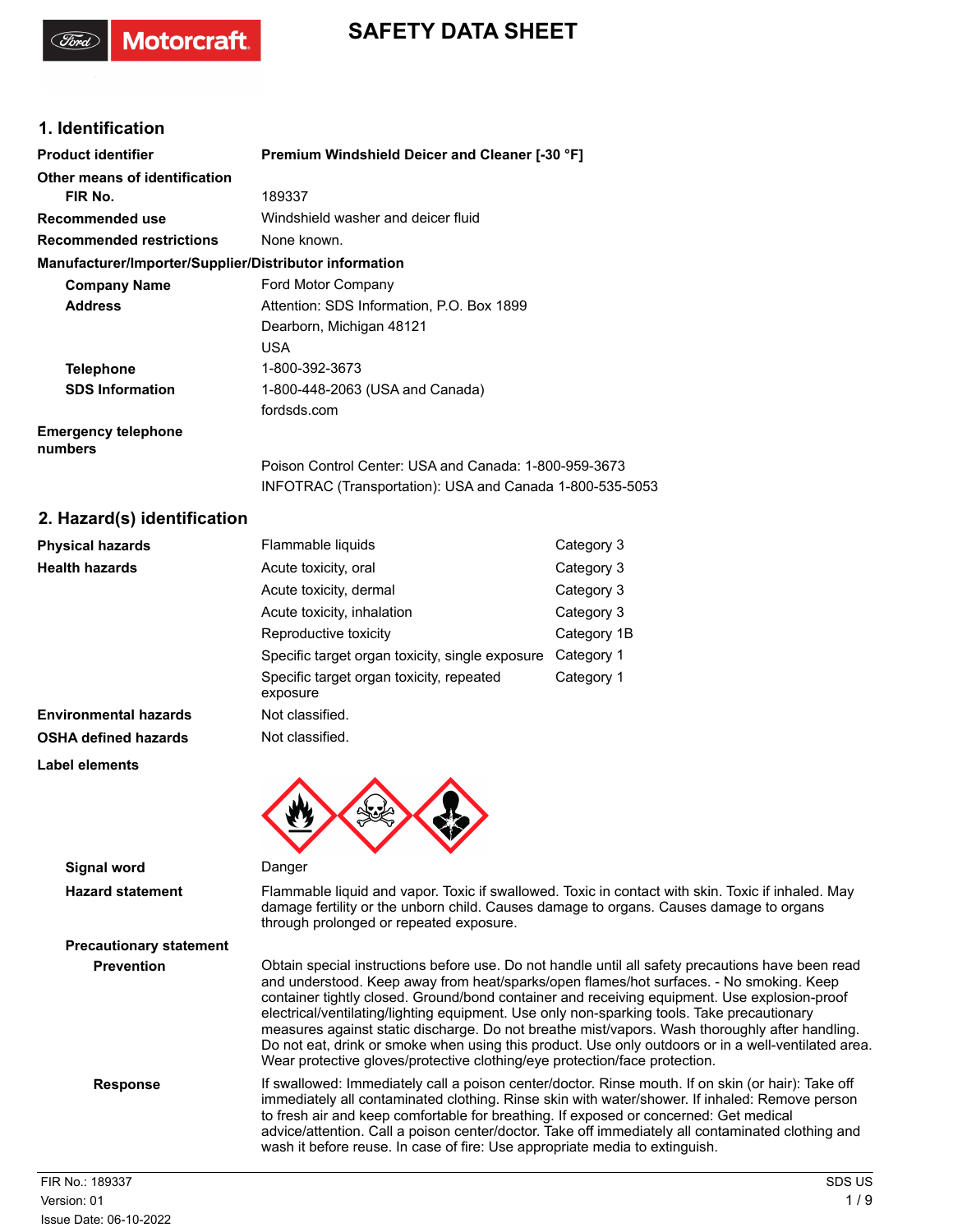| <b>Storage</b>                               | Store in a well-ventilated place. Keep container tightly closed. Store in a well-ventilated place.<br>Keep cool. Store locked up.                                                                                                            |
|----------------------------------------------|----------------------------------------------------------------------------------------------------------------------------------------------------------------------------------------------------------------------------------------------|
| <b>Disposal</b>                              | Dispose of contents/container in accordance with local/regional/national/international regulations.                                                                                                                                          |
| Hazard(s) not otherwise<br>classified (HNOC) | May be fatal or cause blindness if swallowed. Cannot be made nonpoisonous. May irritate eyes<br>and skin. May cause irritation of respiratory tract. Vapors have a narcotic effect and may cause<br>headache, fatique, dizziness and nausea. |
| Supplemental information                     | None.                                                                                                                                                                                                                                        |

## **3. Composition/information on ingredients**

**Mixtures**

| <b>Chemical name</b> | Common name and synonyms | <b>CAS number</b> | %        |
|----------------------|--------------------------|-------------------|----------|
| METHANOL             |                          | 67-56-1           | 33.5     |
| ETHYLENE GLYCOL      |                          | 107-21-1          | <u>.</u> |

### **4. First-aid measures**

| <b>Inhalation</b>                                                            | Remove victim to fresh air and keep at rest in a position comfortable for breathing. Call a poison<br>center or doctor/physician.                                                                                                                                                                                                                                                                              |
|------------------------------------------------------------------------------|----------------------------------------------------------------------------------------------------------------------------------------------------------------------------------------------------------------------------------------------------------------------------------------------------------------------------------------------------------------------------------------------------------------|
| <b>Skin contact</b>                                                          | Take off immediately all contaminated clothing. Rinse skin with water/shower. Get medical<br>advice/attention if you feel unwell. Get medical attention if irritation develops and persists. Wash<br>contaminated clothing before reuse.                                                                                                                                                                       |
| Eye contact                                                                  | Immediately flush eyes with plenty of water for at least 15 minutes. Remove contact lenses, if<br>present and easy to do. Continue rinsing. Get medical attention if irritation develops and persists.                                                                                                                                                                                                         |
| Ingestion                                                                    | Call a physician or poison control center immediately. Rinse mouth. Do not induce vomiting. If<br>vomiting occurs, keep head low so that stomach content doesn't get into the lungs.                                                                                                                                                                                                                           |
| <b>Most important</b><br>symptoms/effects, acute and<br>delayed              | Headache. Dizziness. Nausea, vomiting. Direct contact with eyes may cause temporary irritation.<br>Prolonged exposure may cause chronic effects.                                                                                                                                                                                                                                                               |
| Indication of immediate<br>medical attention and special<br>treatment needed | Provide general supportive measures and treat symptomatically. Thermal burns: Flush with water<br>immediately. While flushing, remove clothes which do not adhere to affected area. Call an<br>ambulance. Continue flushing during transport to hospital. Keep victim warm. Keep victim under<br>observation. Symptoms may be delayed.                                                                         |
| <b>General information</b>                                                   | Take off immediately all contaminated clothing. IF exposed or concerned: Get medical<br>advice/attention. If you feel unwell, seek medical advice (show the label where possible). Ensure<br>that medical personnel are aware of the material(s) involved, and take precautions to protect<br>themselves. Show this safety data sheet to the doctor in attendance. Wash contaminated clothing<br>before reuse. |
| 5. Fire-fighting measures                                                    |                                                                                                                                                                                                                                                                                                                                                                                                                |
| Suitable extinguishing media                                                 | Water fog. Alcohol resistant foam. Dry chemical powder. Carbon dioxide (CO2).                                                                                                                                                                                                                                                                                                                                  |
| Unsuitable extinguishing<br>media                                            | Do not use water jet as an extinguisher, as this will spread the fire.                                                                                                                                                                                                                                                                                                                                         |
| Specific hazards arising from<br>the chemical                                | Vapors may form explosive mixtures with air. Vapors may travel considerable distance to a source<br>of ignition and flash back. During fire, gases hazardous to health may be formed. Upon<br>decomposition, this product emits carbon monoxide, carbon dioxide and/or low molecular weight<br>hydrocarbons.                                                                                                   |
| Special protective equipment<br>and precautions for firefighters             | Self-contained breathing apparatus and full protective clothing must be worn in case of fire.                                                                                                                                                                                                                                                                                                                  |
| <b>Fire fighting</b><br>equipment/instructions                               | In case of fire and/or explosion do not breathe fumes. Move containers from fire area if you can do<br>so without risk.                                                                                                                                                                                                                                                                                        |
| <b>Specific methods</b>                                                      | Use standard firefighting procedures and consider the hazards of other involved materials.                                                                                                                                                                                                                                                                                                                     |
| <b>General fire hazards</b>                                                  | Flammable liquid and vapor.                                                                                                                                                                                                                                                                                                                                                                                    |

### **6. Accidental release measures**

Avoid contact with eyes, skin, and clothing. Do not breathe mist/vapors. Ventilate closed spaces before entering them. Eliminate all ignition sources (no smoking, flares, sparks, or flames in immediate area). Do not touch damaged containers or spilled material unless wearing appropriate protective clothing. Keep people away from and upwind of spill/leak. Keep unnecessary personnel away. Local authorities should be advised if significant spillages cannot be contained. Wear appropriate protective equipment and clothing during clean-up. For personal protection, see section 8 of the SDS. **Personal precautions, protective equipment and emergency procedures**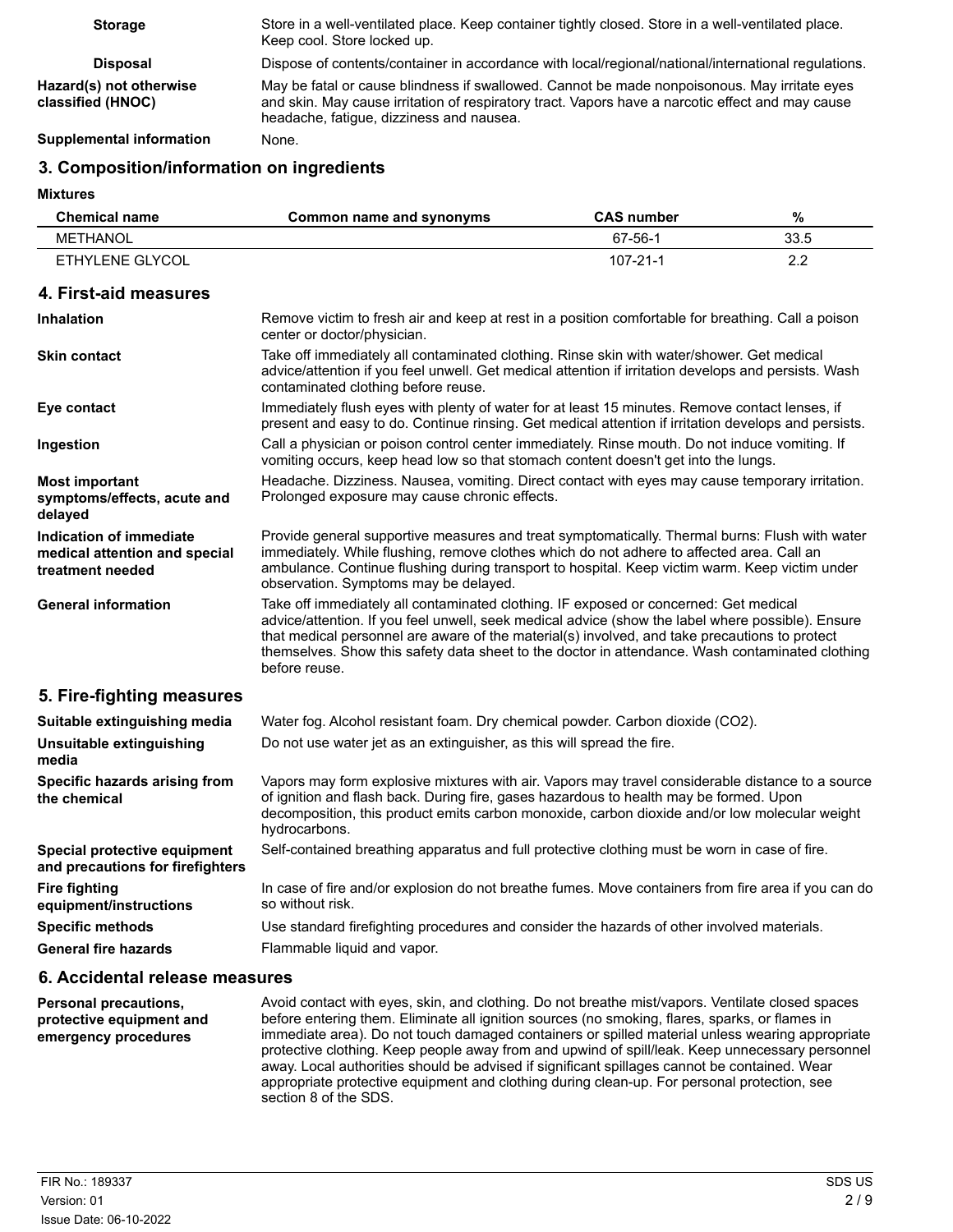| <b>Methods and materials for</b><br>containment and cleaning up | Eliminate all ignition sources (no smoking, flares, sparks, or flames in immediate area). Keep<br>combustibles (wood, paper, oil, etc.) away from spilled material. Take precautionary measures<br>against static discharge. Use only non-sparking tools. This product is miscible in water.                                                                                                                                                                                                                                                                                                                                                                                                                                                                                                                                                                                                                                                                                                                                                                                        |
|-----------------------------------------------------------------|-------------------------------------------------------------------------------------------------------------------------------------------------------------------------------------------------------------------------------------------------------------------------------------------------------------------------------------------------------------------------------------------------------------------------------------------------------------------------------------------------------------------------------------------------------------------------------------------------------------------------------------------------------------------------------------------------------------------------------------------------------------------------------------------------------------------------------------------------------------------------------------------------------------------------------------------------------------------------------------------------------------------------------------------------------------------------------------|
|                                                                 | Large Spills: Stop the flow of material, if this is without risk. Dike the spilled material, where this is<br>possible. Use a non-combustible material like vermiculite, sand or earth to soak up the product<br>and place into a container for later disposal. Following product recovery, flush area with water.                                                                                                                                                                                                                                                                                                                                                                                                                                                                                                                                                                                                                                                                                                                                                                  |
|                                                                 | Small Spills: Absorb with earth, sand or other non-combustible material and transfer to containers<br>for later disposal. Wipe up with absorbent material (e.g. cloth, fleece). Clean surface thoroughly to<br>remove residual contamination.                                                                                                                                                                                                                                                                                                                                                                                                                                                                                                                                                                                                                                                                                                                                                                                                                                       |
|                                                                 | Never return spills to original containers for re-use. For waste disposal, see section 13 of the SDS.                                                                                                                                                                                                                                                                                                                                                                                                                                                                                                                                                                                                                                                                                                                                                                                                                                                                                                                                                                               |
| <b>Environmental precautions</b>                                | Avoid discharge into drains, water courses or onto the ground.                                                                                                                                                                                                                                                                                                                                                                                                                                                                                                                                                                                                                                                                                                                                                                                                                                                                                                                                                                                                                      |
| 7. Handling and storage                                         |                                                                                                                                                                                                                                                                                                                                                                                                                                                                                                                                                                                                                                                                                                                                                                                                                                                                                                                                                                                                                                                                                     |
| <b>Precautions for safe handling</b>                            | Pregnant or breastfeeding women must not handle this product. Obtain special instructions before<br>use. Do not handle until all safety precautions have been read and understood. Avoid contact with<br>eyes, skin, and clothing. Do not breathe mist/vapors. Avoid prolonged exposure. When using, do<br>not eat, drink or smoke. Do not taste or swallow. All equipment used when handling the product<br>must be grounded. Use non-sparking tools and explosion-proof equipment. Do not handle, store or<br>open near an open flame, sources of heat or sources of ignition. Protect material from direct<br>sunlight. Should be handled in closed systems, if possible. Explosion-proof general and local<br>exhaust ventilation. Take precautionary measures against static discharges. Use only outdoors or<br>in a well-ventilated area. Observe good industrial hygiene practices. Wash hands thoroughly after<br>handling. Wear appropriate personal protective equipment. Wash contaminated clothing before<br>reuse. For personal protection, see Section 8 of the SDS. |
| Conditions for safe storage,<br>including any incompatibilities | Store locked up. Keep away from heat, sparks and open flame. Prevent electrostatic charge<br>build-up by using common bonding and grounding techniques. Store in a cool, dry place out of<br>direct sunlight. Store in tightly closed container. Store in a well-ventilated place. Keep in an area<br>equipped with sprinklers. Store away from incompatible materials (see Section 10 of the SDS).                                                                                                                                                                                                                                                                                                                                                                                                                                                                                                                                                                                                                                                                                 |

## **8. Exposure controls/personal protection**

#### **Occupational exposure limits**

The following constituents are the only constituents of the product which have a PEL, TLV or other recommended exposure limit. At this time, the other constituents have no known exposure limits.

| <b>Components</b>                                      |              | <b>Type</b> |                    |          | Value                |                     |
|--------------------------------------------------------|--------------|-------------|--------------------|----------|----------------------|---------------------|
| METHANOL (CAS 67-56-1)                                 |              | PEL         |                    |          | 260 mg/m3            |                     |
|                                                        |              |             |                    |          | 200 ppm              |                     |
| US. ACGIH Threshold Limit Values                       |              |             |                    |          |                      |                     |
| <b>Components</b>                                      |              | <b>Type</b> |                    |          | <b>Value</b>         | Form                |
| ETHYLENE GLYCOL (CAS<br>$107 - 21 - 1$                 |              | <b>STEL</b> |                    |          | 10 mg/m3             | Aerosol, inhalable. |
|                                                        |              |             |                    |          | 50 ppm               | Vapor fraction      |
|                                                        |              | <b>TWA</b>  |                    |          | 25 ppm               | Vapor fraction      |
| METHANOL (CAS 67-56-1)                                 |              | <b>STEL</b> |                    |          | 250 ppm              |                     |
|                                                        |              | <b>TWA</b>  |                    |          | 200 ppm              |                     |
| US. NIOSH: Pocket Guide to Chemical Hazards            |              |             |                    |          |                      |                     |
| <b>Components</b>                                      |              | <b>Type</b> |                    |          | <b>Value</b>         |                     |
| METHANOL (CAS 67-56-1)                                 |              | <b>STEL</b> |                    |          | 325 mg/m3            |                     |
|                                                        |              |             |                    |          | 250 ppm              |                     |
|                                                        |              | <b>TWA</b>  |                    |          | 260 mg/m3            |                     |
|                                                        |              |             |                    |          | 200 ppm              |                     |
| <b>Biological limit values</b>                         |              |             |                    |          |                      |                     |
| <b>ACGIH Biological Exposure Indices</b>               |              |             |                    |          |                      |                     |
| <b>Components</b>                                      | <b>Value</b> |             | <b>Determinant</b> | Specimen | <b>Sampling Time</b> |                     |
| METHANOL (CAS 67-56-1) 15 mg/l                         |              |             | Methanol           | Urine    | $\star$              |                     |
| * Ear campling datails, places see the source document |              |             |                    |          |                      |                     |

## **US. OSHA Table Z-1 Limits for Air Contaminants (29 CFR 1910.1000)**

- For sampling details, please see the source document.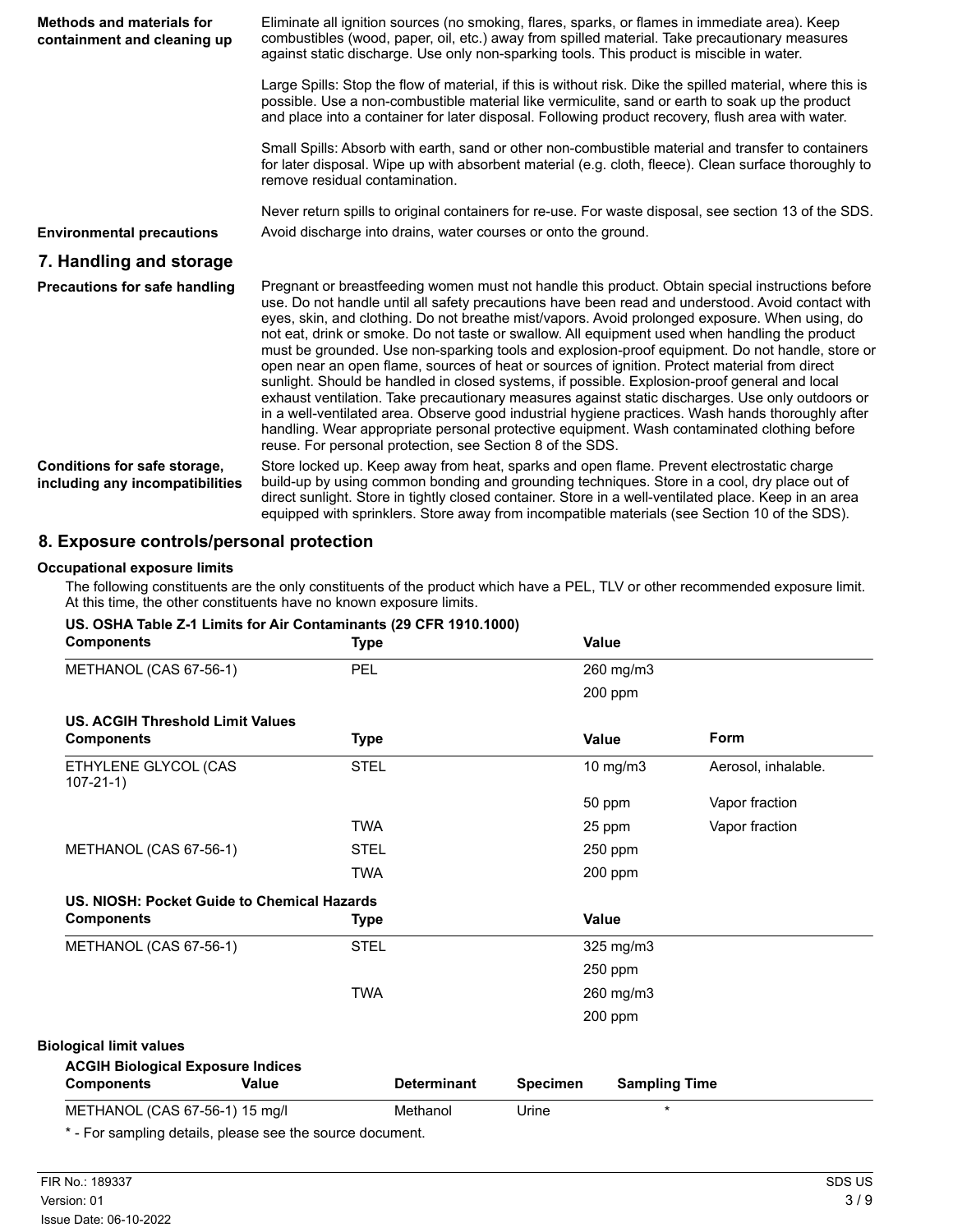| <b>Exposure guidelines</b>                                            |                                                                                                                                                                                                                                                                                                                                                          |                                                                                                                                                                                                                                                                                                   |
|-----------------------------------------------------------------------|----------------------------------------------------------------------------------------------------------------------------------------------------------------------------------------------------------------------------------------------------------------------------------------------------------------------------------------------------------|---------------------------------------------------------------------------------------------------------------------------------------------------------------------------------------------------------------------------------------------------------------------------------------------------|
| US - California OELs: Skin designation                                |                                                                                                                                                                                                                                                                                                                                                          |                                                                                                                                                                                                                                                                                                   |
| METHANOL (CAS 67-56-1)                                                |                                                                                                                                                                                                                                                                                                                                                          | Can be absorbed through the skin.                                                                                                                                                                                                                                                                 |
| US - Minnesota Haz Subs: Skin designation applies                     |                                                                                                                                                                                                                                                                                                                                                          |                                                                                                                                                                                                                                                                                                   |
| METHANOL (CAS 67-56-1)                                                |                                                                                                                                                                                                                                                                                                                                                          | Skin designation applies.                                                                                                                                                                                                                                                                         |
| US - Tennessee OELs: Skin designation                                 |                                                                                                                                                                                                                                                                                                                                                          |                                                                                                                                                                                                                                                                                                   |
| METHANOL (CAS 67-56-1)                                                |                                                                                                                                                                                                                                                                                                                                                          | Can be absorbed through the skin.                                                                                                                                                                                                                                                                 |
|                                                                       | US ACGIH Threshold Limit Values: Skin designation                                                                                                                                                                                                                                                                                                        |                                                                                                                                                                                                                                                                                                   |
| METHANOL (CAS 67-56-1)                                                |                                                                                                                                                                                                                                                                                                                                                          | Danger of cutaneous absorption                                                                                                                                                                                                                                                                    |
|                                                                       | US NIOSH Pocket Guide to Chemical Hazards: Skin designation                                                                                                                                                                                                                                                                                              |                                                                                                                                                                                                                                                                                                   |
| METHANOL (CAS 67-56-1)                                                |                                                                                                                                                                                                                                                                                                                                                          | Can be absorbed through the skin.                                                                                                                                                                                                                                                                 |
| Appropriate engineering<br>controls                                   | Use adequate ventilation to control airborne concentrations below the exposure limits/guidelines. If<br>user operations generate a vapor, dust and/or mist, use process enclosure, appropriate local<br>exhaust ventilation, or other engineering controls to control airborne levels below the<br>recommended exposure limits/guidelines.               |                                                                                                                                                                                                                                                                                                   |
| Individual protection measures, such as personal protective equipment |                                                                                                                                                                                                                                                                                                                                                          |                                                                                                                                                                                                                                                                                                   |
| <b>Eye/face protection</b>                                            | Wear safety glasses with side shields (or goggles).                                                                                                                                                                                                                                                                                                      |                                                                                                                                                                                                                                                                                                   |
| <b>Skin protection</b>                                                |                                                                                                                                                                                                                                                                                                                                                          |                                                                                                                                                                                                                                                                                                   |
| <b>Hand protection</b>                                                |                                                                                                                                                                                                                                                                                                                                                          | Suitable chemical protective gloves should be worn when the potential exists for skin exposure.<br>The choice of an appropriate glove does not only depend on its material but also on other quality<br>features and is different from one producer to the other. Nitrile gloves are recommended. |
| <b>Other</b>                                                          | Wear appropriate chemical resistant clothing if applicable.                                                                                                                                                                                                                                                                                              |                                                                                                                                                                                                                                                                                                   |
| <b>Respiratory protection</b>                                         | If engineering controls do not maintain airborne concentrations to a level which is adequate to<br>protect worker health, an approved respirator must be worn. Respirator selection, use and<br>maintenance should be in accordance with the requirements of OSHA Respiratory Protection<br>Standard 29 CFR 1910.134 and/or Canadian Standard CSA Z94.4. |                                                                                                                                                                                                                                                                                                   |
| <b>Thermal hazards</b>                                                |                                                                                                                                                                                                                                                                                                                                                          | Wear appropriate thermal protective clothing, when necessary.                                                                                                                                                                                                                                     |
| <b>General hygiene</b><br>considerations                              | contaminants.                                                                                                                                                                                                                                                                                                                                            | Observe any medical surveillance requirements. When using do not smoke. Always observe good<br>personal hygiene measures, such as washing after handling the material and before eating,<br>drinking, and/or smoking. Routinely wash work clothing and protective equipment to remove             |

# **9. Physical and chemical properties**

| <b>Appearance</b>                                 |                               |
|---------------------------------------------------|-------------------------------|
| <b>Physical state</b>                             | Liquid.                       |
| Form                                              | Aqueous solution.             |
| Color                                             | Purple                        |
| Odor                                              | Alcoholic.                    |
| <b>Odor threshold</b>                             | Not available.                |
| рH                                                | Not available.                |
| <b>Melting point/freezing point</b>               | Not available.                |
| Initial boiling point and boiling<br>range        | 174.92 °F (79.4 °C)           |
| <b>Flash point</b>                                | 86.0 °F (30.0 °C) ETA 1010 CC |
| <b>Evaporation rate</b>                           | > 1 (BuAc=1)                  |
| Flammability (solid, gas)                         | Not applicable.               |
| Upper/lower flammability or explosive limits      |                               |
| Explosive limit - lower (%)                       | 6 % $v/v$                     |
| Explosive limit - upper (%)                       | 36 % v/v                      |
| Vapor pressure                                    | Not available.                |
| Vapor density                                     | $> 1$ (Air-=1)                |
| <b>Relative density</b>                           | $0.949 - 0.951$ (Water=1)     |
| <b>Relative density temperature</b>               | 59 °F (15 °C)                 |
| Solubility(ies)                                   |                               |
| Solubility (water)                                | 100 %                         |
| <b>Partition coefficient</b><br>(n-octanol/water) | Not available.                |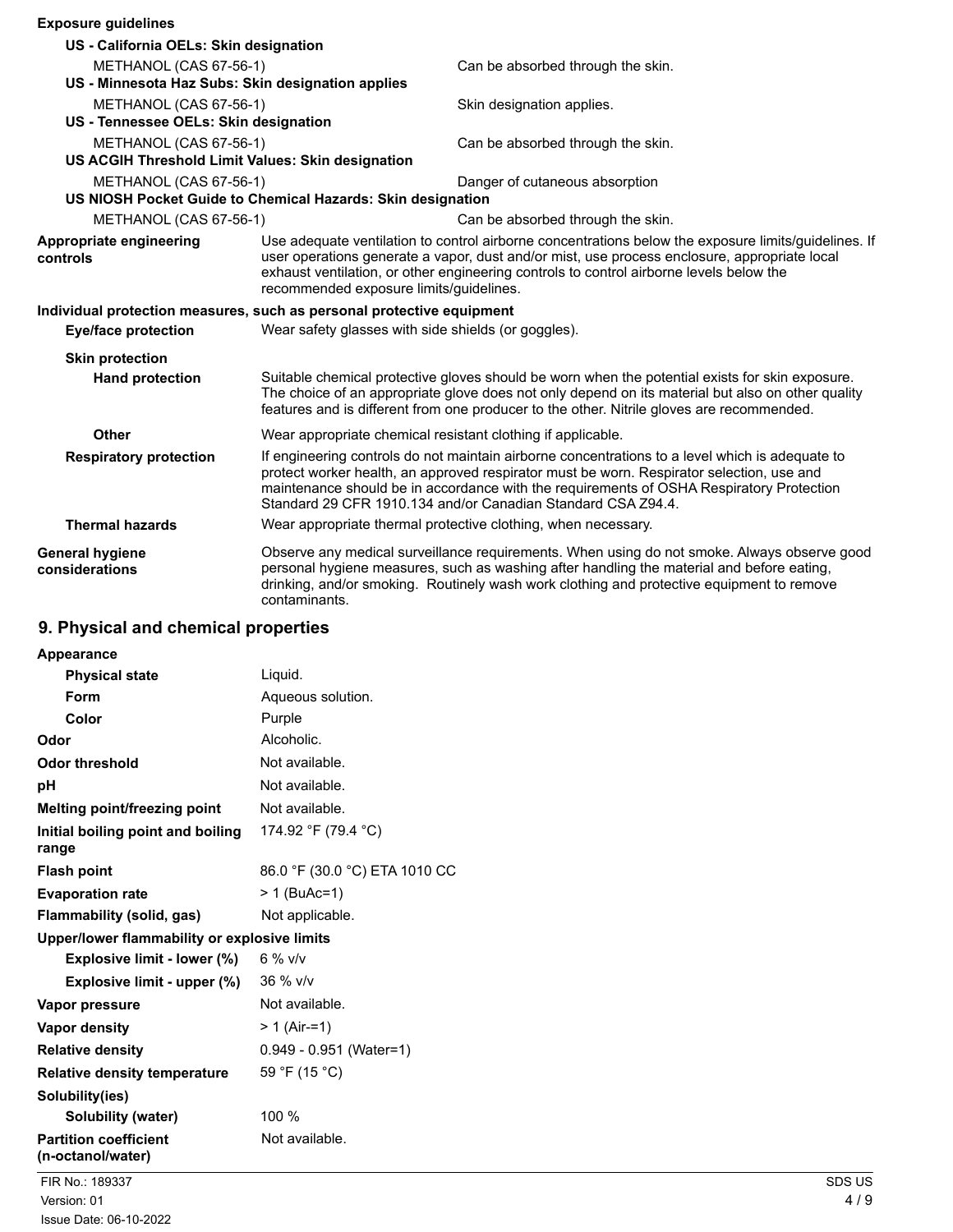| <b>Auto-ignition temperature</b>             | Not available.                                                                                                                                    |
|----------------------------------------------|---------------------------------------------------------------------------------------------------------------------------------------------------|
| <b>Decomposition temperature</b>             | Not available.                                                                                                                                    |
| <b>Viscosity</b>                             | Not available.                                                                                                                                    |
| <b>Other information</b>                     |                                                                                                                                                   |
| <b>VOC</b>                                   | 35 % w/w                                                                                                                                          |
| 10. Stability and reactivity                 |                                                                                                                                                   |
| <b>Reactivity</b>                            | The product is stable and non-reactive under normal conditions of use, storage and transport.                                                     |
| <b>Chemical stability</b>                    | Material is stable under normal conditions.                                                                                                       |
| <b>Possibility of hazardous</b><br>reactions | Hazardous polymerization does not occur.                                                                                                          |
| <b>Conditions to avoid</b>                   | Avoid heat, sparks, open flames and other ignition sources. Avoid temperatures exceeding the<br>flash point. Contact with incompatible materials. |
| Incompatible materials                       | Strong oxidizing agents.                                                                                                                          |
| <b>Hazardous decomposition</b><br>products   | Upon decomposition, this product emits carbon monoxide, carbon dioxide and/or low molecular<br>weight hydrocarbons.                               |
| 11. Toxicological information                |                                                                                                                                                   |
| Information on likely routes of exposure     |                                                                                                                                                   |

### **Inhalation** Toxic if inhaled. May cause damage to organs by inhalation. Vapors have a narcotic effect and may cause headache, fatigue, dizziness and nausea. May cause irritation to the respiratory system. **Skin contact** Toxic in contact with skin. Prolonged skin contact may cause temporary irritation. **Eye contact** Based on available data, the classification criteria are not met. Direct contact with eyes may cause temporary irritation. **Ingestion** HARMFUL OR FATAL IF SWALLOWED. **Symptoms related to the physical, chemical and toxicological characteristics** Headache. Dizziness. Nausea, vomiting.

#### **Information on toxicological effects**

| Acute toxicitv |  |
|----------------|--|

**Acute toxicity** Toxic if inhaled. Toxic in contact with skin. Toxic if swallowed.

| <b>Components</b>              | <b>Species</b> | <b>Calculated/Test Results</b> |
|--------------------------------|----------------|--------------------------------|
| ETHYLENE GLYCOL (CAS 107-21-1) |                |                                |
| <b>Acute</b>                   |                |                                |
| <b>Dermal</b>                  |                |                                |
| LD50                           | Rabbit         | 9530 mg/kg                     |
| Oral                           |                |                                |
| LD50                           | Cat            | 1650 mg/kg                     |
|                                | Dog            | > 8.81 g/kg                    |
|                                |                | 5500 mg/kg                     |
|                                | Guinea pig     | 8.2 g/kg                       |
|                                | Mouse          | 14.6 g/kg                      |
|                                | Rat            | 5.89 g/kg                      |
| Other                          |                |                                |
| LD50                           | Mouse          | 10 g/kg                        |
|                                |                | 5.8 g/kg                       |
|                                | Rat            | 5010 mg/kg                     |
|                                |                | 3260 mg/kg                     |
|                                |                | 2800 mg/kg                     |
| METHANOL (CAS 67-56-1)         |                |                                |
| <b>Acute</b>                   |                |                                |
| <b>Dermal</b>                  |                |                                |
| LD50                           | Rabbit         | 15800 mg/kg                    |
|                                |                |                                |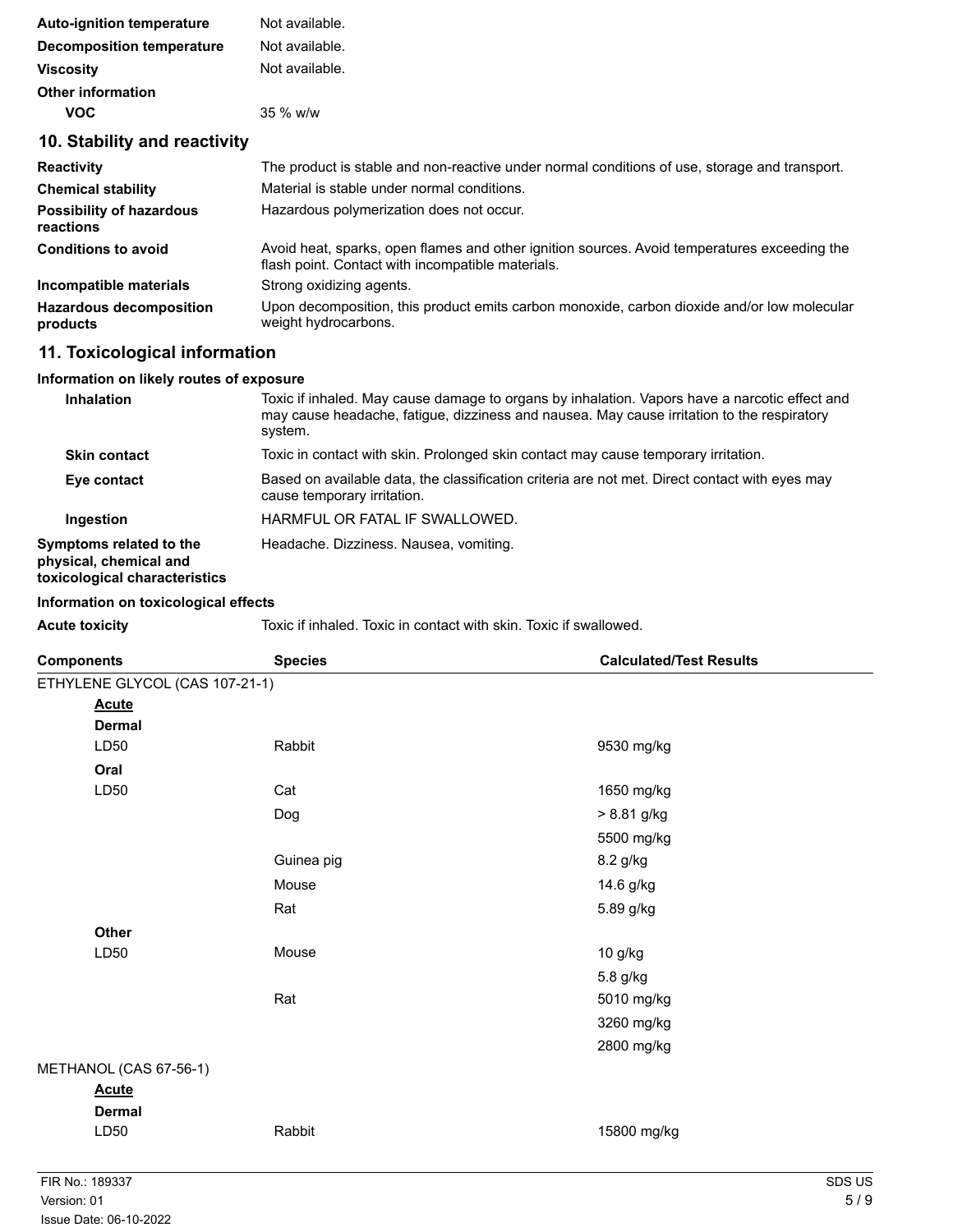| <b>Components</b>                                                                    | <b>Species</b> |                                                                                                                                                                                                       | <b>Calculated/Test Results</b>                           |  |  |
|--------------------------------------------------------------------------------------|----------------|-------------------------------------------------------------------------------------------------------------------------------------------------------------------------------------------------------|----------------------------------------------------------|--|--|
| <b>Inhalation</b>                                                                    |                |                                                                                                                                                                                                       |                                                          |  |  |
| <b>LC50</b>                                                                          | Cat            |                                                                                                                                                                                                       | 85.41 mg/l, 4.5 Hours                                    |  |  |
|                                                                                      |                |                                                                                                                                                                                                       | 43.68 mg/l, 6 Hours                                      |  |  |
|                                                                                      | Rat            |                                                                                                                                                                                                       | 64000 ppm, 4 Hours                                       |  |  |
|                                                                                      |                |                                                                                                                                                                                                       | 87.5 mg/l, 6 Hours                                       |  |  |
| Oral                                                                                 |                |                                                                                                                                                                                                       |                                                          |  |  |
| LD50                                                                                 | Dog            |                                                                                                                                                                                                       | 8000 mg/kg                                               |  |  |
|                                                                                      | Monkey         |                                                                                                                                                                                                       | 2 g/kg                                                   |  |  |
|                                                                                      | Mouse          |                                                                                                                                                                                                       | 7300 mg/kg                                               |  |  |
|                                                                                      | Rabbit         |                                                                                                                                                                                                       | 14.4 g/kg                                                |  |  |
|                                                                                      | Rat            |                                                                                                                                                                                                       | 5628 mg/kg                                               |  |  |
| <b>Skin corrosion/irritation</b>                                                     |                | Prolonged skin contact may cause temporary irritation.                                                                                                                                                |                                                          |  |  |
| Serious eye damage/eye<br>irritation                                                 |                | Direct contact with eyes may cause temporary irritation.                                                                                                                                              |                                                          |  |  |
| Respiratory or skin sensitization                                                    |                |                                                                                                                                                                                                       |                                                          |  |  |
| <b>Respiratory sensitization</b>                                                     |                | Not a respiratory sensitizer.                                                                                                                                                                         |                                                          |  |  |
| <b>Skin sensitization</b>                                                            |                | This product is not expected to cause skin sensitization.                                                                                                                                             |                                                          |  |  |
| Germ cell mutagenicity                                                               |                | No data available to indicate product or any components present at greater than 0.1% are<br>mutagenic or genotoxic.                                                                                   |                                                          |  |  |
| Carcinogenicity                                                                      |                | Not classifiable as to carcinogenicity to humans.                                                                                                                                                     |                                                          |  |  |
| IARC Monographs. Overall Evaluation of Carcinogenicity<br>Not listed.<br>Not listed. |                | OSHA Specifically Regulated Substances (29 CFR 1910.1001-1053)                                                                                                                                        |                                                          |  |  |
| <b>Reproductive toxicity</b>                                                         |                | May damage fertility or the unborn child.                                                                                                                                                             |                                                          |  |  |
| Specific target organ toxicity -<br>single exposure                                  |                | Causes damage to organs. Respiratory tract. Central nervous system. Liver. Visual organs.                                                                                                             |                                                          |  |  |
| Specific target organ toxicity -<br>repeated exposure                                |                | Causes damage to organs through prolonged or repeated exposure. Central nervous system.<br>Liver. Visual organs.                                                                                      |                                                          |  |  |
| <b>Aspiration hazard</b>                                                             |                | Not an aspiration hazard.                                                                                                                                                                             |                                                          |  |  |
| <b>Chronic effects</b>                                                               | exposure.      | Prolonged inhalation may be harmful. Causes damage to organs through prolonged or repeated                                                                                                            |                                                          |  |  |
| 12. Ecological information                                                           |                |                                                                                                                                                                                                       |                                                          |  |  |
| <b>Ecotoxicity</b>                                                                   |                | The product is not classified as environmentally hazardous. However, this does not exclude the<br>possibility that large or frequent spills can have a harmful or damaging effect on the environment. |                                                          |  |  |
| <b>Ecotoxicity</b>                                                                   |                |                                                                                                                                                                                                       |                                                          |  |  |
| <b>Components</b>                                                                    |                | <b>Species</b>                                                                                                                                                                                        | <b>Calculated/Test Results</b>                           |  |  |
| ETHYLENE GLYCOL (CAS 107-21-1)                                                       |                |                                                                                                                                                                                                       |                                                          |  |  |
| <b>Aquatic</b>                                                                       |                |                                                                                                                                                                                                       |                                                          |  |  |
| Fish                                                                                 | <b>LC50</b>    |                                                                                                                                                                                                       | Fathead minnow (Pimephales promelas) 8050 mg/l, 96 hours |  |  |
| METHANOL (CAS 67-56-1)                                                               |                |                                                                                                                                                                                                       |                                                          |  |  |
| Aquatic                                                                              |                |                                                                                                                                                                                                       |                                                          |  |  |

| , , , , , , , , , , ,                                             |                                                                              |                                                           |                        |  |  |
|-------------------------------------------------------------------|------------------------------------------------------------------------------|-----------------------------------------------------------|------------------------|--|--|
| Crustacea                                                         | EC50                                                                         | Water flea (Daphnia magna)                                | > 10000 mg/l, 48 hours |  |  |
| Fish                                                              | LC50                                                                         | Fathead minnow (Pimephales promelas) > 100 mg/l, 96 hours |                        |  |  |
| Persistence and degradability<br><b>Bioaccumulative potential</b> | No data is available on the degradability of any ingredients in the mixture. |                                                           |                        |  |  |
| Partition coefficient n-octanol / water (log Kow)                 |                                                                              |                                                           |                        |  |  |
| ETHYLENE GLYCOL                                                   |                                                                              | $-1.36$                                                   |                        |  |  |

**Mobility in soil** No data available. This product is miscible in water and may not disperse in soil.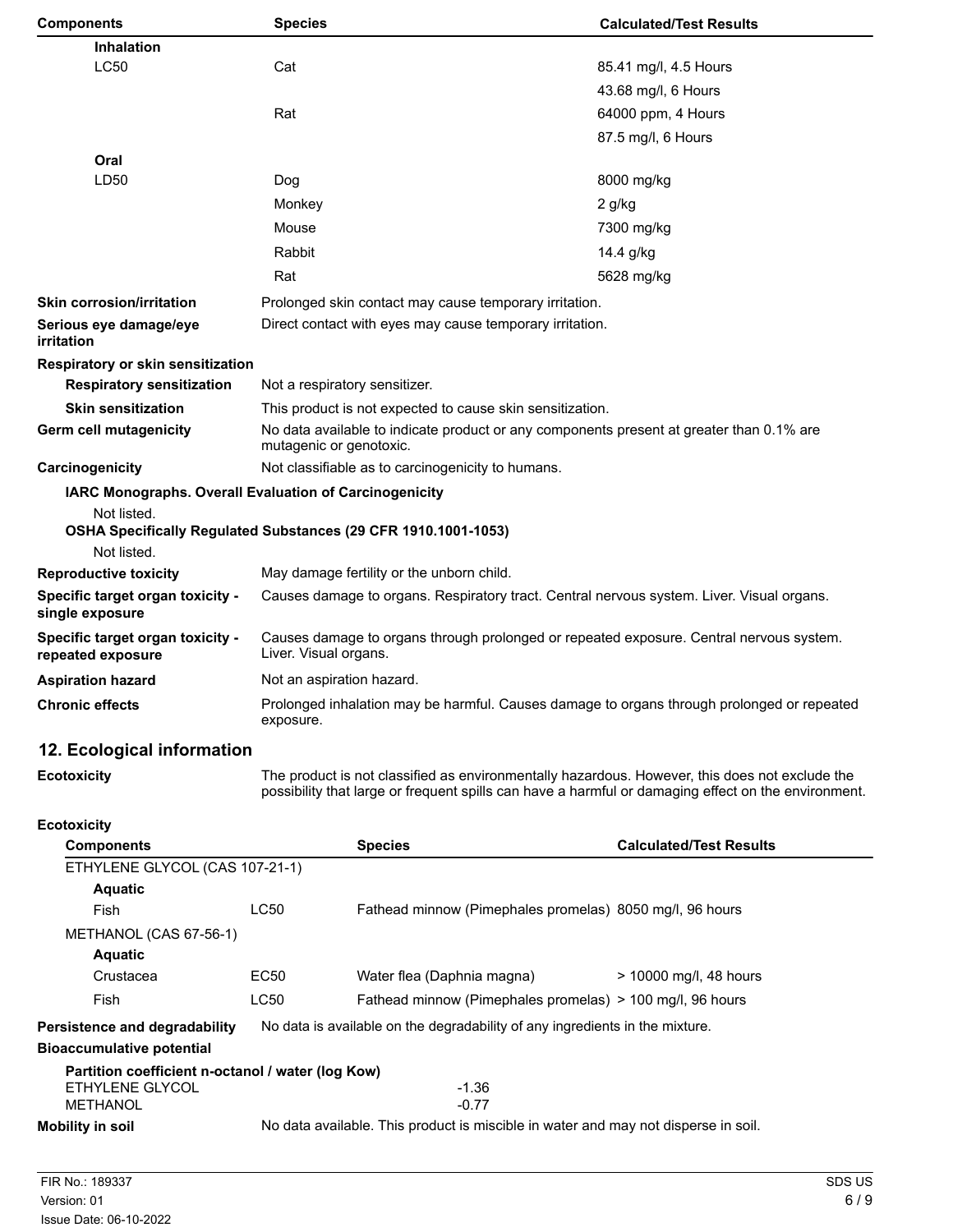**Other adverse effects** The product contains volatile organic compounds which have a photochemical ozone creation potential.

## **13. Disposal considerations**

| <b>Disposal instructions</b>             | Collect and reclaim or dispose in sealed containers at licensed waste disposal site. Incinerate the<br>material under controlled conditions in an approved incinerator. Do not incinerate sealed<br>containers. If discarded, this product is considered a RCRA ignitable waste, D001. Dispose of<br>contents/container in accordance with local/regional/national/international regulations. |
|------------------------------------------|-----------------------------------------------------------------------------------------------------------------------------------------------------------------------------------------------------------------------------------------------------------------------------------------------------------------------------------------------------------------------------------------------|
| <b>Local disposal regulations</b>        | Dispose in accordance with all applicable regulations.                                                                                                                                                                                                                                                                                                                                        |
| Hazardous waste code                     | D001: Waste Flammable material with a flash point <140 F<br>The waste code should be assigned in discussion between the user, the producer and the waste<br>disposal company.                                                                                                                                                                                                                 |
| Waste from residues / unused<br>products | Dispose of in accordance with local regulations. Empty containers or liners may retain some<br>product residues. This material and its container must be disposed of in a safe manner (see:<br>Disposal instructions).                                                                                                                                                                        |
| <b>Contaminated packaging</b>            | Since emptied containers may retain product residue, follow label warnings even after container is<br>emptied. Empty containers should be taken to an approved waste handling site for recycling or<br>disposal.                                                                                                                                                                              |

# **14. Transport information**

| <b>DOT</b>                        |                                                                                                      |
|-----------------------------------|------------------------------------------------------------------------------------------------------|
| <b>UN number</b>                  | <b>UN1993</b>                                                                                        |
| UN proper shipping name           | Flammable liquids, n.o.s. (Methanol)                                                                 |
| <b>Transport hazard class(es)</b> |                                                                                                      |
| <b>Class</b>                      | 3                                                                                                    |
| <b>Subsidiary risk</b>            |                                                                                                      |
| Packing group                     | Ш                                                                                                    |
|                                   | Special precautions for user Read safety instructions, SDS and emergency procedures before handling. |
| <b>Packaging exceptions</b>       | 150                                                                                                  |
| <b>IATA</b>                       |                                                                                                      |
| <b>UN number</b>                  | <b>UN1993</b>                                                                                        |
| UN proper shipping name           | UN 1993 FLAMMABLE LIQUID, N.O.S. (Methanol)                                                          |
| Transport hazard class(es)        |                                                                                                      |
| <b>Class</b>                      | 3                                                                                                    |
| <b>Subsidiary risk</b>            | 6.1                                                                                                  |
| Packing group                     | Ш                                                                                                    |
| <b>Environmental hazards</b>      | No.                                                                                                  |
|                                   | Special precautions for user Read safety instructions, SDS and emergency procedures before handling. |
| <b>IMDG</b>                       |                                                                                                      |
| <b>UN number</b>                  | <b>UN1993</b>                                                                                        |
| UN proper shipping name           | FLAMMABLE LIQUID, N.O.S. (Methanol)                                                                  |
| <b>Transport hazard class(es)</b> |                                                                                                      |
| <b>Class</b>                      | 3                                                                                                    |
| <b>Subsidiary risk</b>            | 6.1                                                                                                  |
| Packing group                     | Ш                                                                                                    |
| <b>Environmental hazards</b>      |                                                                                                      |
| <b>Marine pollutant</b>           | No.                                                                                                  |
| <b>EmS</b>                        | Not available.                                                                                       |
|                                   | Special precautions for user Read safety instructions, SDS and emergency procedures before handling. |
| Transport in bulk according to    | Not established.                                                                                     |
| Annex II of MARPOL 73/78 and      |                                                                                                      |
| the IBC Code                      |                                                                                                      |
| <b>DOT</b>                        |                                                                                                      |
|                                   |                                                                                                      |

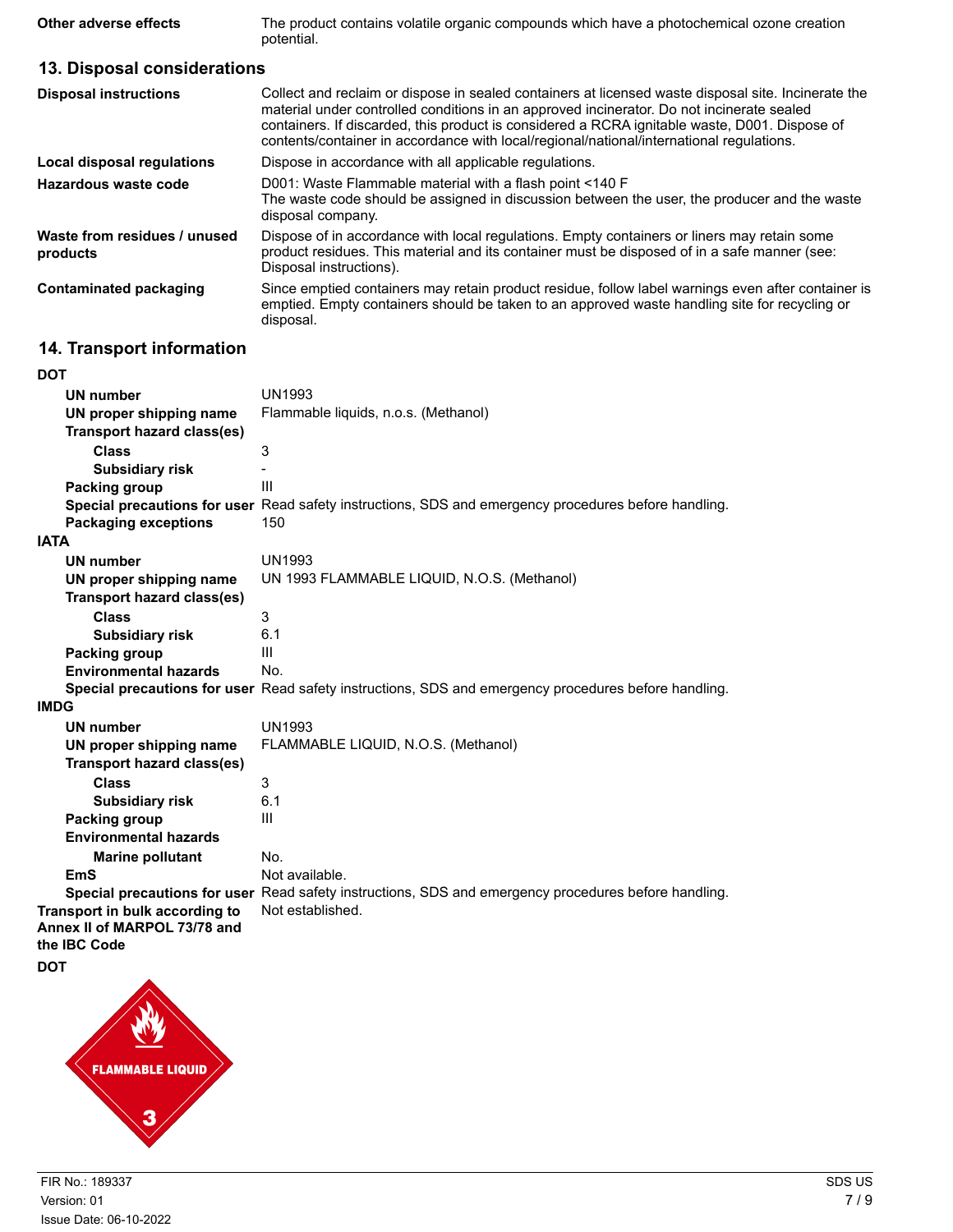**IATA; IMDG**



## **15. Regulatory information**

This product is a "Hazardous Chemical" as defined by the OSHA Hazard Communication Standard, 29 CFR 1910.1200. **US federal regulations Toxic Substances Control Act (TSCA) TSCA Section 12(b) Export Notification (40 CFR 707, Subpt. D)** Not regulated. **CERCLA Hazardous Substance List (40 CFR 302.4)** ETHYLENE GLYCOL (CAS 107-21-1) Listed. METHANOL (CAS 67-56-1) Listed. **SARA 304 Emergency release notification** Not regulated. **OSHA Specifically Regulated Substances (29 CFR 1910.1001-1053)** Not listed. **SARA 302 Extremely hazardous substance Superfund Amendments and Reauthorization Act of 1986 (SARA)** Not listed. **SARA 311/312 Hazardous** Yes **chemical** Flammable (gases, aerosols, liquids, or solids) Acute toxicity (any route of exposure) Reproductive toxicity Specific target organ toxicity (single or repeated exposure) **Classified hazard categories SARA 313 (TRI reporting) Chemical name CAS number % by wt.** ETHYLENE GLYCOL 107-21-1 2.2<br>METHANOL 107-56-1 33.5 **METHANOL Other federal regulations Clean Air Act (CAA) Section 112 Hazardous Air Pollutants (HAPs) List** ETHYLENE GLYCOL (CAS 107-21-1) METHANOL (CAS 67-56-1) **Clean Air Act (CAA) Section 112(r) Accidental Release Prevention (40 CFR 68.130)** Not regulated. **Safe Drinking Water Act** Contains component(s) regulated under the Safe Drinking Water Act. **(SDWA)**

### **International Inventories**

All components are listed or are exempt from listing on the Toxic Substances Control Act Inventory.

### **16. Other information, including date of preparation or last revision**

| <b>Issue date</b>               | 06-10-2022                                           |
|---------------------------------|------------------------------------------------------|
| Version                         | 01                                                   |
| <b>HMIS<sup>®</sup></b> ratings | Health: $2$<br>Flammability: 2<br>Physical hazard: 0 |
| <b>NFPA ratings</b>             | Health: $2$<br>Flammability: 2<br>Instability: 0     |